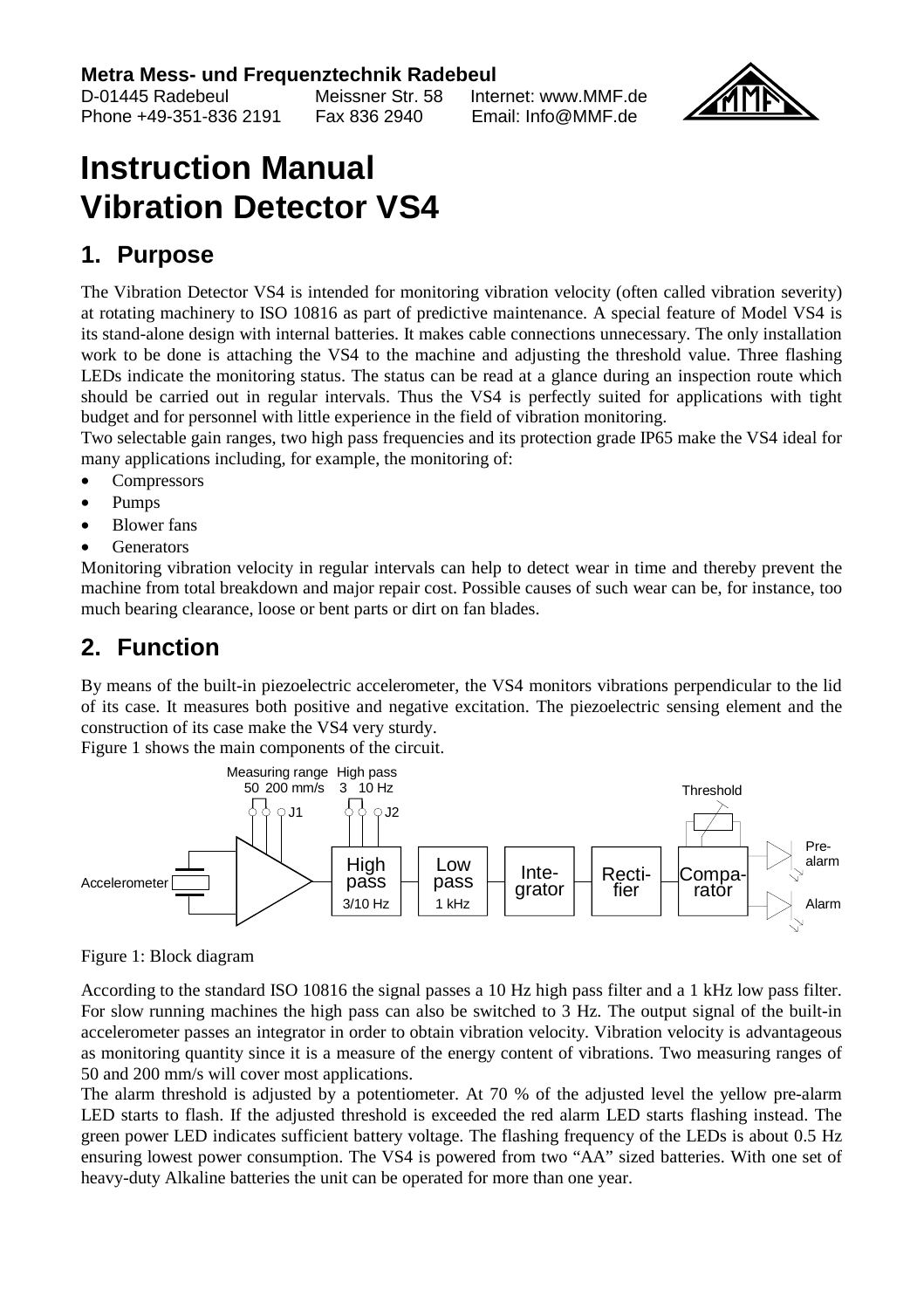# **3. Mounting and Adjustments**

The adjustment points and the mounting hole become visible after screwing off the lid. Figure 2 shows a view into the opened case.



Figure 2: View into the open case

#### **3.1. Mounting**

Typical attachment points for the VS4 at a machine are stiff components like cast iron cases, bearing housings or foundations. Flexible components like thin sheet metal or plastic parts are unsuited. The VS4 can be mounted in vertical or horizontal direction, preferably by means of the supplied M8 screw. Before tightening the screw, the LEDs should be aligned to allow good visibility. At daylight the LEDs are visible from a distance of at least 5 m. To guarantee adequate sealing to IP65, the supplied "O" ring (size  $7 \times 2$ ) must be put under the screw head. Please check also that the "O" ring sealing of the lid (size 77 x 3) is in good condition. Both seals should be replaced when they become cracked. After attaching the VS4 and making the adjustments according to chapter 3.2 the lid can be screwed on. Tighten it firmly so that the labelling faces towards the corresponding LEDs.

#### **3.2. Adjustments**

The measuring range of the VS4 can be selected between 50 and 200 mm/s vibration velocity by means of a jumper (see Figure 2). The alarm threshold is adjusted by a potentiometer knob. The scale marking  $0 - 50 - 100$  % refers to the selected measuring range. The minimum threshold is at 5 % of the measuring range.

To determine an appropriate alarm threshold for your machine, the recommendations of the standard ISO 10816 may be useful (Figure 3). It defines four machine groups depending on their power and corresponding vibration velocity values for different levels of "machine health" between "good" and "unacceptable". These recommendations can only provide a rough orientation, however. During practical operation you will find better alarm limits for the machine possibly.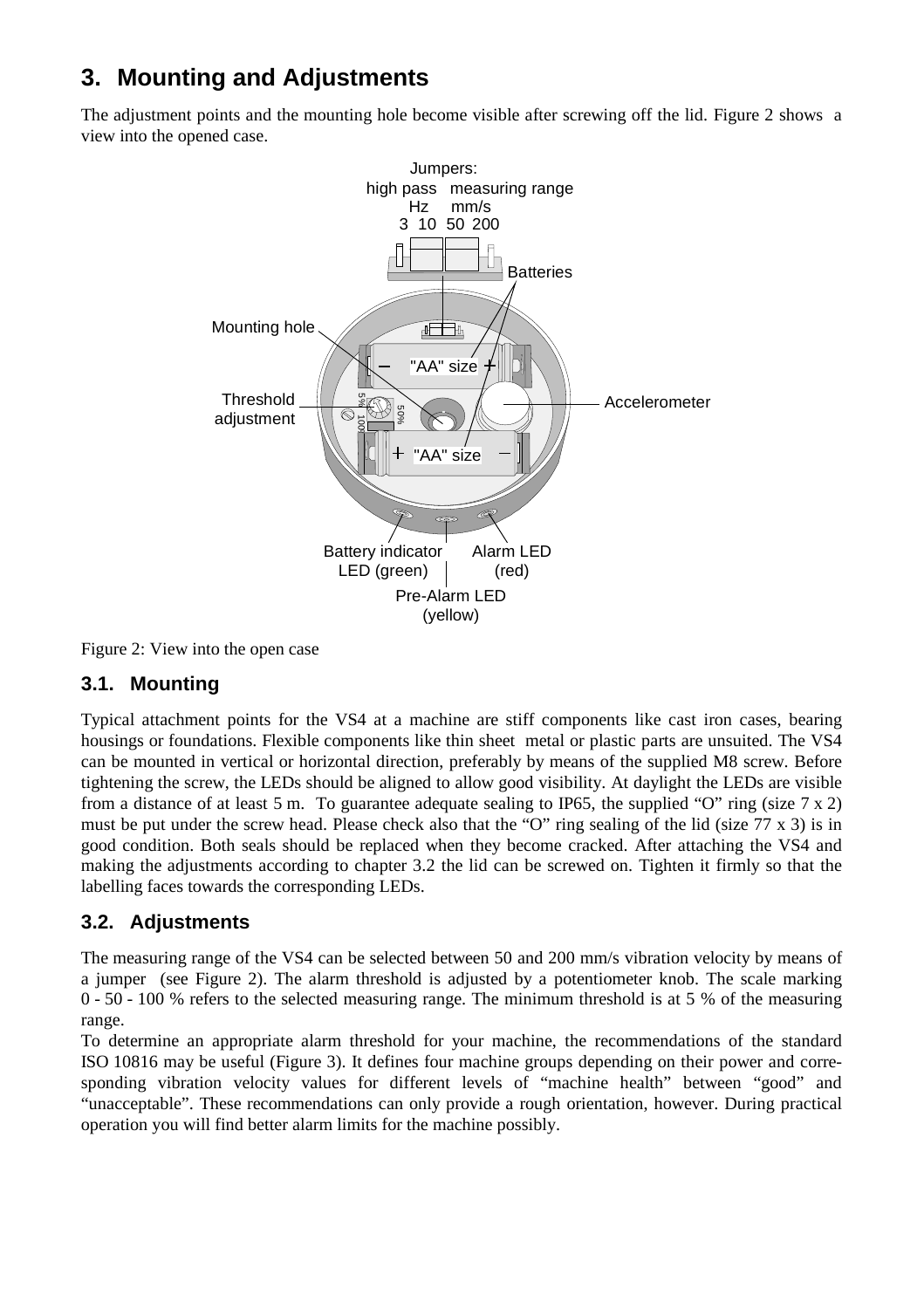

Figure 3:Assessment classes of vibration severity

Machines may be classified as belonging to the following groups (compare Figure 3):

- **Group K:** Components of motors or machines which are rigidly coupled to the entire machine, like electric motors up to 15 kW.
- Group M: Electric motors from 15 kW up to 75 kW without special foundations, rigidly mounted motors or machines up to 300 kW with special bed-plates.
- **Group G:** Big driving engines and other machines with rotating masses on rigid and heavy foundations which are relatively stiff in the direction of the measured vibration
- **Group T:** Big driving engines and other machines with rotating masses on foundations which are relatively flexible in the direction of the measured vibration, like turbo generator blocks and gas turbines above 10 MW.

Reciprocating engines, like combustion engines and compressors may require to monitor frequencies below 10 Hz. In this case the high pass filter of Model VS4 can be switched to 3 Hz by a jumper. The jumper positions are shown in Figure 2.

#### **3.3. Power Supply**

The VS4 contains two "AA" sized batteries. Provided that heavy duty alkaline batteries with a capacity of > 2200 mAh are used, the VS4 can be continuously operated over one year with one pair of batteries. We recommend the battery type "Procell MN1500" made by Duracell. As long as the green "Power" LED flashes, the battery voltage is sufficient, i.e. above 1 VDC. Both batteries should be equally charged for proper function. When inserting the batteries, please make sure that their polarity corresponds to the marking on the battery holders.

### **4. Technical Data**

| Measuring ranges:                  | Vibration velocity 50 / 200 mm/s (RMS)                 |
|------------------------------------|--------------------------------------------------------|
| Frequency range:                   | $3 / 10$ 1000 Hz (-3 dB limits)                        |
| Adjustable alarm threshold:        | 5100 % of selected range                               |
| Accuracy of alarm threshold scale: | $\pm$ 10 % of maximum value                            |
| Pre-alarm:                         | at 70 % of adjusted threshold                          |
| Transverse sensitivity:            | $<$ 10 % of main direction                             |
| Destruction limit:                 | $1000 \text{ g} / 10000 \text{ m/s}^2$                 |
| Power supply:                      | 2 "AA" sized batteries                                 |
| Battery life:                      | $>$ 1 year with alkaline cells $>$ 2200 mAh, T = 21 °C |
| Battery indicator:                 | green LED, above 1 V cell voltage                      |
| Protection grade:                  | <b>IP65</b>                                            |
| Operating temperature range:       | $-20$ 55 °C (limited by batteries)                     |
| Mounting:                          | M8 screw (supplied accessory)                          |
| Weight:                            | 340 g including batteries                              |
| Dimensions:                        | $\varnothing$ 88 mm; height 44 mm                      |
|                                    |                                                        |